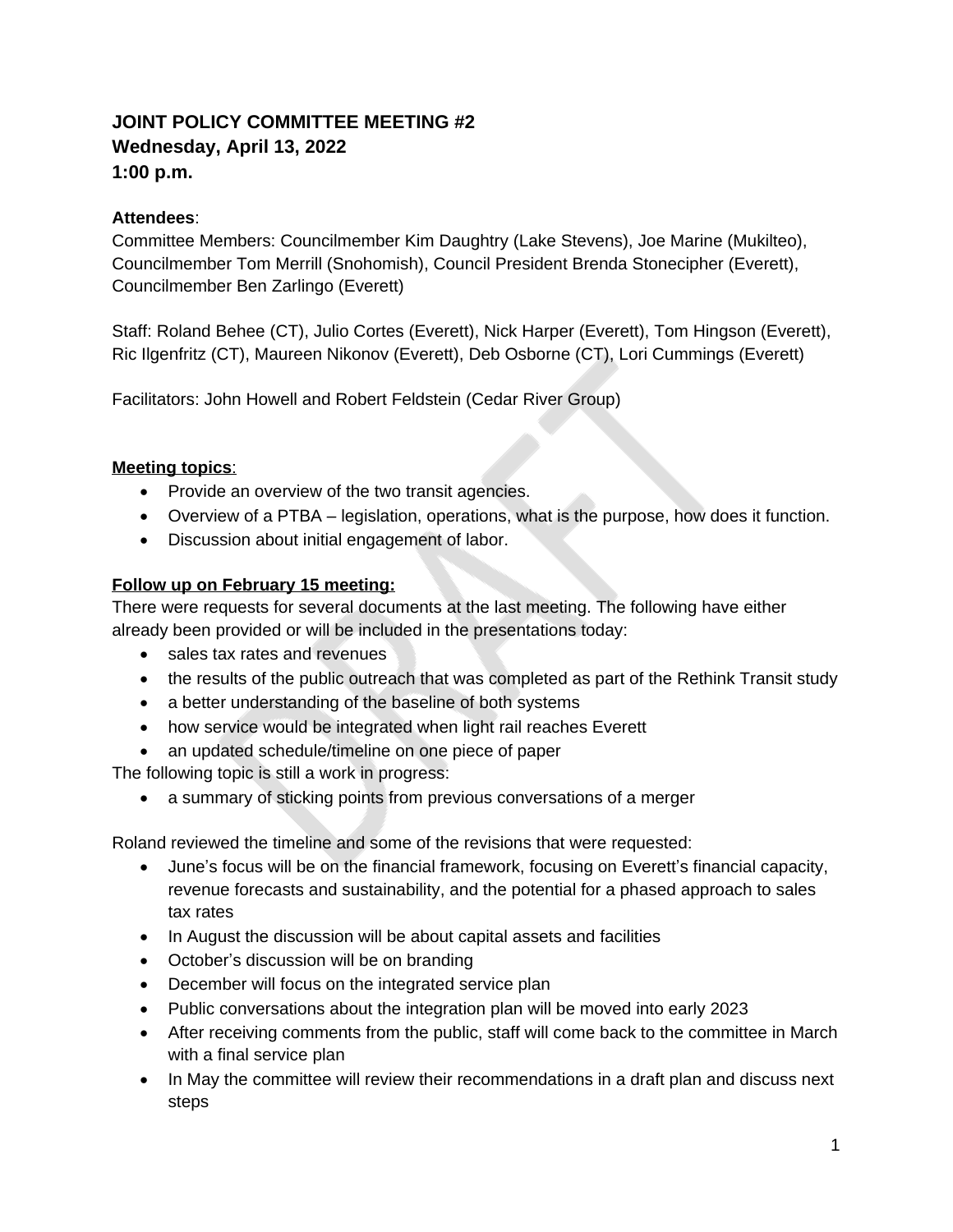Starting now through the next 12 months staff anticipates ongoing conversations with labor groups at both agencies and other experts to get to the workforce integrations pieces, moving in parallel with the Joint Policy Committee timeline. There will be checkins on some level to see how these conversations are moving forward.

## **Community Transit Agency Overview**

Roland provided an overview of Community Transit's history and current system, including:

- Growth since inception in 1976
- Vision/Mission/Core Values
- Overview of current transit services and changes planned in 2024
- Summary of key agency statistics including fare structure, fleet, facilities, ridership, and employment
- An overview of operating revenues and expenses
- A summary of the capital program, including the Swift network buildout, Facility Master Plan, and Zero Emission Bus Study

Committee members asked for clarification about the contractors used and whether they are union or non-union. CT's contractors (such as First Transit) are private enterprise, but the employees performing the work are ATU (different from CT's in-house ATU).

### **Everett Transit Agency Overview**

Tom provided an overview of ET's history, current operations, fleet, ridership statistics, fare structure, employees, budget, facilities, including details about Everett Station.

ET began in 1893 with one of the first electric trolleys on the west coast. In 1969, the City of Everett purchased Everett City Lines and Mukilteo Transit Lines from a private carrier going out of business and created Everett Transit, originally a division of the Utilities department. The funding source was an additional utility tax and a \$.25 fare. In 1978 voters approved a dedicated sales tax of  $3/10<sup>th</sup>$  of 1%, eliminating the utility tax. Pre-9/11, articulated buses were purchased to meet the ridership demand at Boeing and in 2004, voters approved a sales tax increase to 6/10<sup>th</sup> of 1%, which still stands today. Hybrid buses were purchased to improve fuel economy.

In 2007 ET partnered with CT to bring Swift to western WA and Snohomish County. Service started in 2009 and this 12-year agreement is due to be renewed this year

In 2018 ET introduced electric buses with the intent that all buses thereafter would be electric. ET is on track to have a 100% electric fleet by 2028 when the last diesel bus is eligible for replacement.

Everett's service area has been static, except for one route that goes to Mukilteo. In the past ET used to travel more deeply into neighborhoods but as travel times grew and buses got bigger those neighborhood routes were eliminated. The exception to this is a route that serves the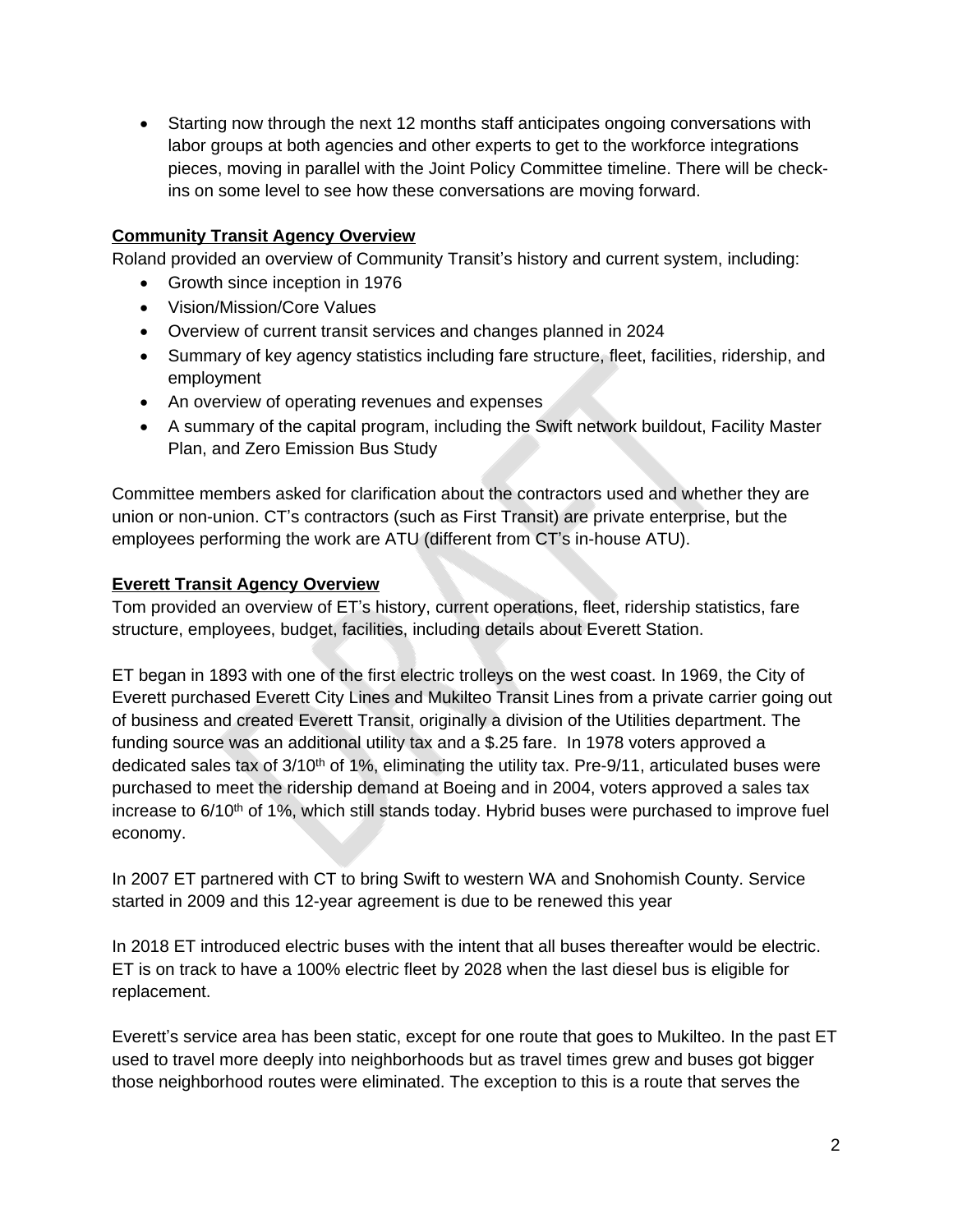Silverlake area. ET currently has 9 bus routes, and the most recent additional service was added to Paine Field.

ET is an enterprise fund department of the City of Everett. As such it operates within its own dedicated revenue streams and is not supported by the city's general fund. Its capital fund fluctuates with its ability to secure grant dollars for vehicle replacement. The last two years have included more than \$22 million in pandemic relief funds. ET's usual federal grants are less than \$1 million per year except for larger grants for vehicle purchases.

## **Agency Comparisons**

Tom Hingson provided a side-by-side comparison of key agency statistics.

There was committee discussion about electric buses at both agencies:

- ET did a study and determined its 34 sq. mi. radius was a good fit for electric buses. Its base is centrally located so buses can be charged midday and sent back out.
- Some of CT's longer routes would require a different level of battery endurance, but the technology is also very rapidly maturing. This is why CT is in the feasibility study phase.
- Maintaining electric buses is simpler they are far less complicated and there are less parts to break. However, the supply chain during COVID-19 has been a problem. Manufacturing choices have also proved to be difficult when needing replacement parts, but ET's next set of buses are from a different supplier, and improvement is expected.

There was committee discussion about micro transit at both agencies:

 To date, ET has not had the staff to commit to studying micro transit options, but there is a lot of possibility, especially if the Lynnwood pilot project is successful. This could alleviate the need for parking of many buses and being able to do more with smaller vehicles.

### **Public Transportation Benefit Area (PTBA) Introduction**

Roland provided a presentation introducing the Public Transportation Benefit Area (PTBA). The presentation covered:

- Definition of a PTBA
- History of revenue collection authority
- Growth of the Community Transit PTBA since 1976 and the process for annexation into the PTBA
- Current Board of Directors structure and how the structure would change with annexation of Everett into the PTBA

There was committee discussion about how to present the information to the public and how this annexation would be different than previous annexations.

• It will help the public to understand how this is different from annexations in the past. It was noted that the JPC is a whole different level of detail and rigor. The two agencies have never had a commitment like this that brought elected officials together to come to a mutual agreement on a service plan so this is unique in that regard.